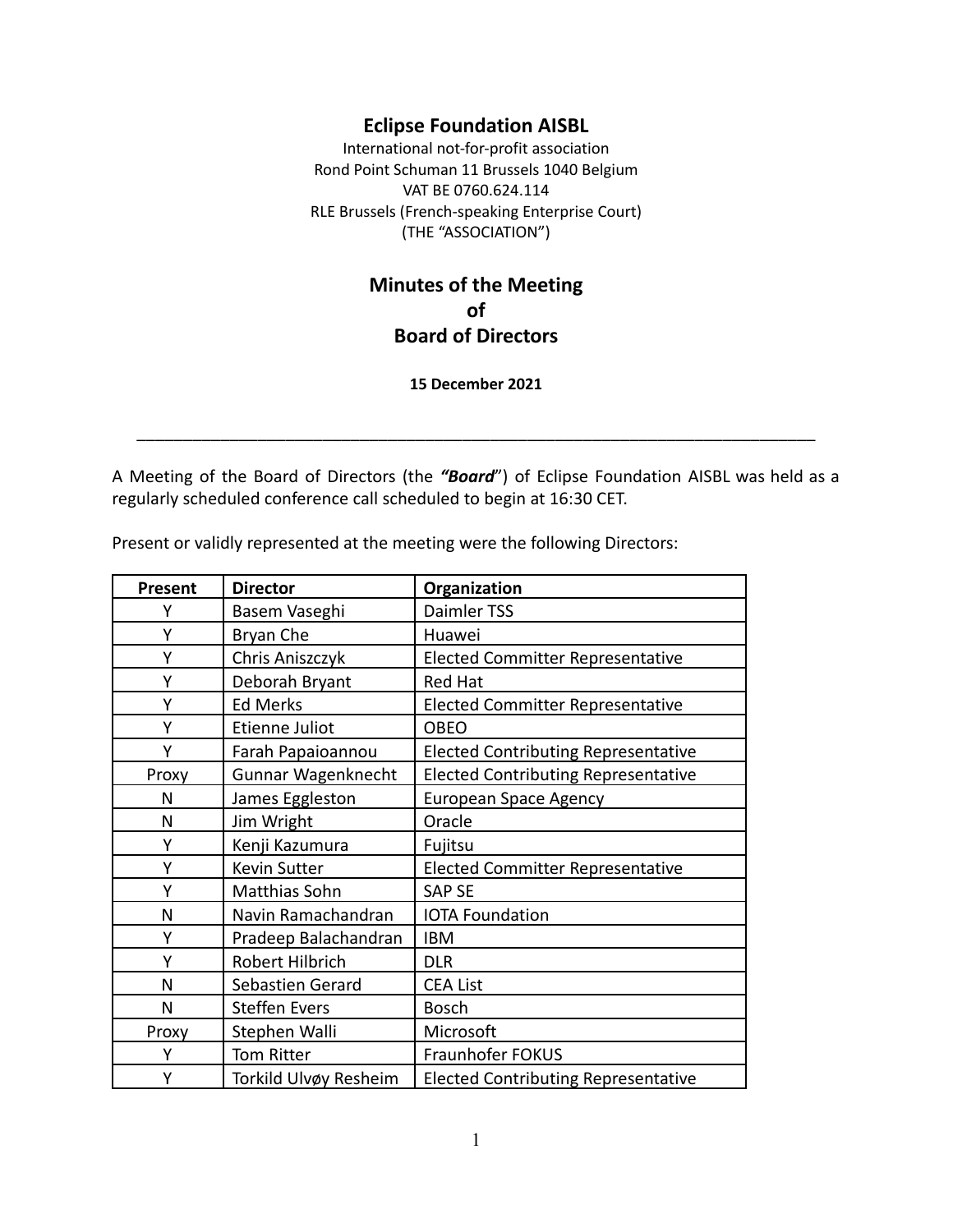Present at the invitation of the Board were Mike Milinkovich, Executive Director, and Paul White, Secretary/Treasurer, of Eclipse Foundation AISBL, and Donald Smith of Oracle.

The following proxies were submitted to the Secretary by the following Board members:

- 1. Gunnar Gunnar Wagenknecht is represented by Ed Merks
- 2. Stephen Wallie is represented by Ed Merks

### **AGENDA**

The following agenda was proposed for the meeting, the materials for which are attached as Annex 1:

- 1. Roll call and approval of agenda
- 2. Approval of November 17, 2021 minutes
- 3. Read into minutes results of the Executive Director review
- 4. Reappointment of the officers of the Foundation
- 5. Approval of the appointment of Deborah Bryant to Finance Committee
- 6. Approval of distribution by Eclipse Kiso-testing of python-can
- 7. Approval of the 2022 Eclipse Group budget

#### Adjournment

#### **VALIDITY**

The Secretary established from the attendance list that a quorum of members were present or properly represented, that the meeting had been validly convened, and the meeting could validly deliberate and decide on the matters listed on the agenda.

#### **GENERAL BUSINESS**

The meeting was called to order at 16:33 CET by Mike Milinkovich.

The Board agreed that for all decisions to be taken during the meeting, votes would be held by the Executive Director asking members to voice: a) those voting in favor, b) those voting against, and c) those abstaining.

#### 1. Approval of Agenda

Mike Milinkovich reviewed the agenda with the Board. With all Board members present or validly represented at the meeting voting in favor, the agenda was approved unanimously by the Board.

#### 2. General Business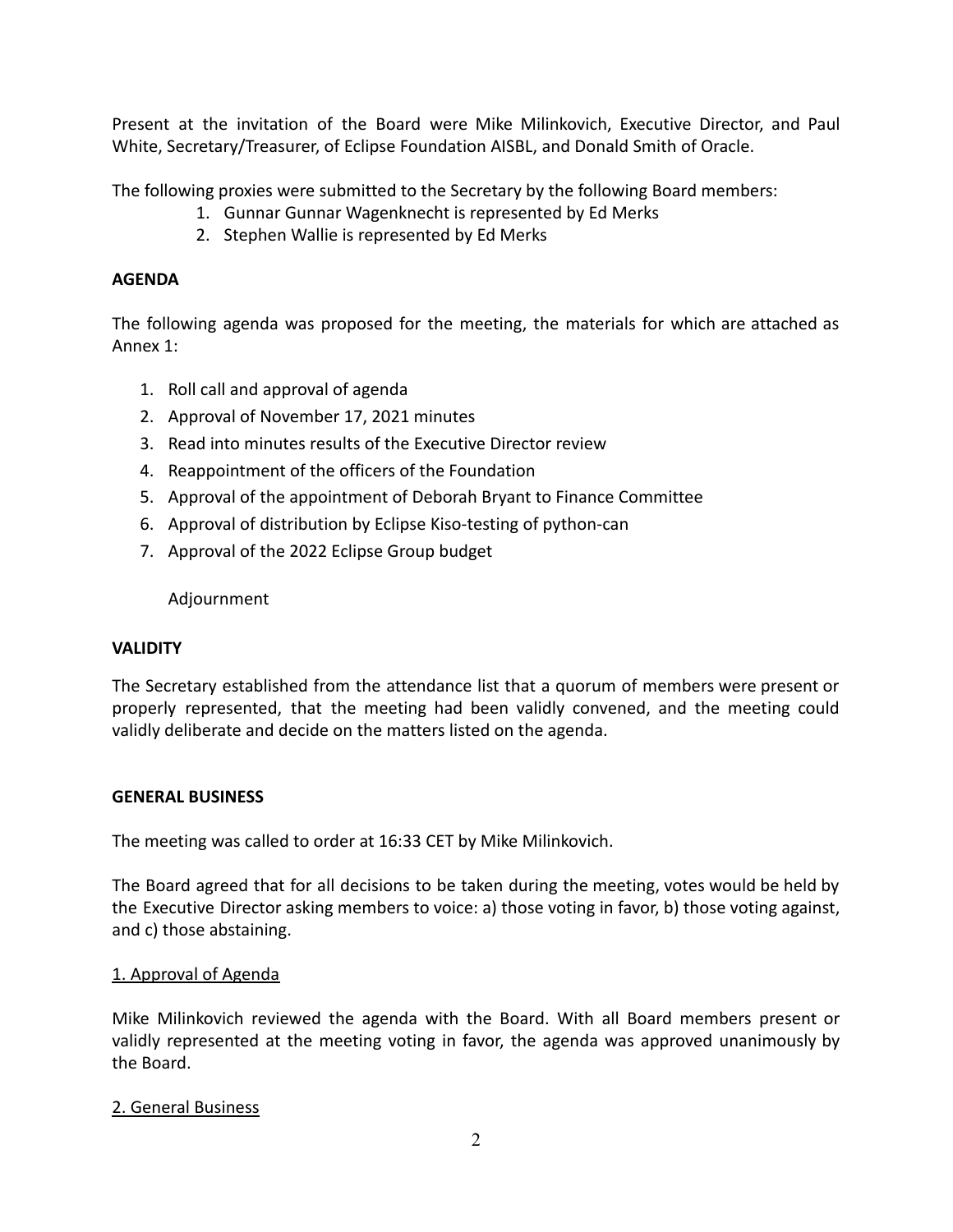## a. Minutes

Mike Milinkovich introduced a discussion of the full and abridged minutes of the November 17, 2021 Board Meeting, attached as Appendix 2. With all Board members present or validly represented at the meeting voting in favor, the Board unanimously passed the following resolution:

RESOLVED, the Board approves the draft minutes of the November 17, 2021 Board Meeting as circulated.

## 3. Executive Director Review

At the October 20-21, 2021 Board meeting, Chris Aniszczyk and Pradeep Balachandran led a Board discussion of the Executive Director's annual review, and subsequently distributed a draft version of the review to the Board. Paul White read into the minutes that, with all who voted voting in favor, the Board passed the following resolution by electronic vote:

RESOLVED, the Board approves the Executive Director's annual review circulated to the Board via an Electronic Vote on November 8, 2021.

## 4. Re-appointment of Officers

With all Board members present or validly represented at the meeting voting in favor, the Board unanimously passed the following resolutions:

RESOLVED, Mike Milinkovich is re-appointed as Executive Director of the Eclipse Foundation.

RESOLVED, Paul White is re-appointed as Secretary and Treasurer of the Eclipse Foundation.

### 5. Appointment of Deborah Bryant to Finance Committee

Mike Milinkovich informed the Board that Pradeep Balachandran has resigned from the Finance Committee. Mike thanked Pradeep for his many years of service to FinCom. With all Board members present or validly represented at the meeting voting in favor, the Board unanimously passed the following resolution:

RESOLVED, Deborah Bryant is appointed to the Board's Finance Committee.

## 6. Distribution by Eclipse Kiso-testing of python-can

Mike MIlinkovich introduced a discussion of enabling the Eclipse Kiso-testing project to distribute the python-can package, which is distributed under the LGPL 3.0 (SPDX: LGPL-3.0-or-later), the related materials for which are attached as Appendix 6. With all Board